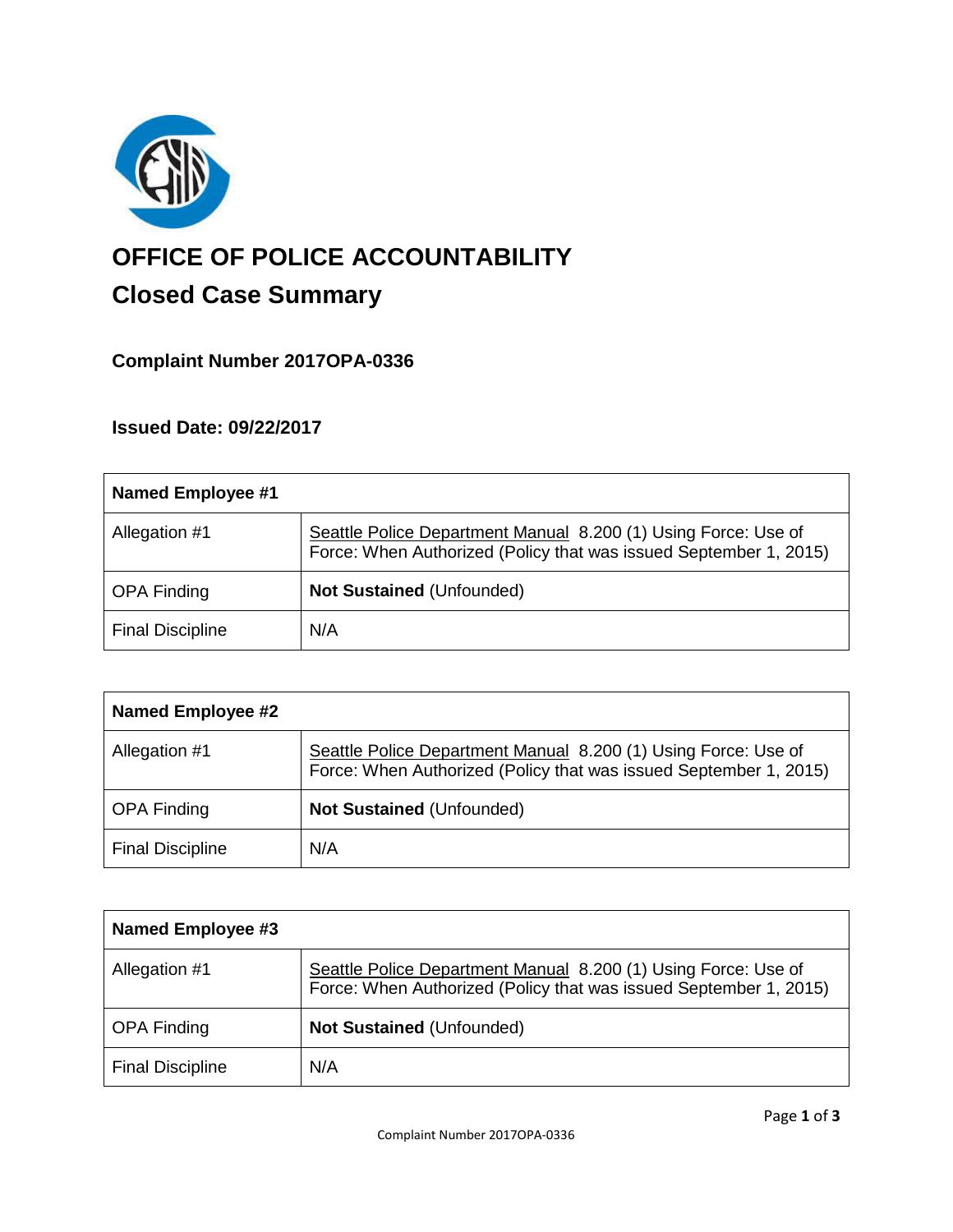#### **INCIDENT SYNOPSIS**

A call for an in-progress burglary went out, and the suspect's description was broadcasted to officers. The Named Employees responded to the vicinity of the burglary and contacted the complainant's son.

#### **COMPLAINT**

The complainant alleged the Named Employees used excessive force on his son when they arrested him for a burglary.

#### **INVESTIGATION**

The OPA investigation included the following actions:

- 1. Review of the complaint
- 2. Review of In-Car Video (ICV)
- 3. Search for and review of all relevant records and other evidence
- 4. Interviews of SPD employees

#### **ANALYSIS AND CONCLUSION**

Manual Policy 8.200(1) requires that force used by officers be reasonable, necessary and proportional. Whether force is reasonable depends "on the totality of the circumstances" known to the officers at the time of the force and must be balanced against "the rights of the subject, in light of the circumstances surrounding the event." The policy lists a number of factors that should be weighed when evaluating reasonableness. Force is necessary where "no reasonably effective alternative appears to exist, and only then to the degree which is reasonable to effect a lawful purpose." Lastly, the force used must be proportional to the threat posed to the officer.

Here, the complainant stated that he was told by his son (the subject) he "had been eaten by Seattle Police." The complainant then initiated this complaint. The OPA Director found the allegation that the subject was "beaten" by the Named Employees to be without any factual basis.

As indicated above, the Named Employees had reasonable suspicion and, later, probable cause to believe that the subject was involved in an active burglary. As such, there was a legal basis to place the subject under arrest and to handcuff him. The subject, while handcuffed, attempted to flee. In doing so, he tripped and fell to the ground. The officers did not cause him to fall and, in fact, were responsible for slowing his descent and minimizing any injuries. Aside from the handcuffing, which was de miminis force, the Named Employees did not use any other force on the subject. He was not struck, pushed or otherwise "beaten" by any officer, let alone by the Named Employees. Notably, the entirety of the subject's interaction with the Named